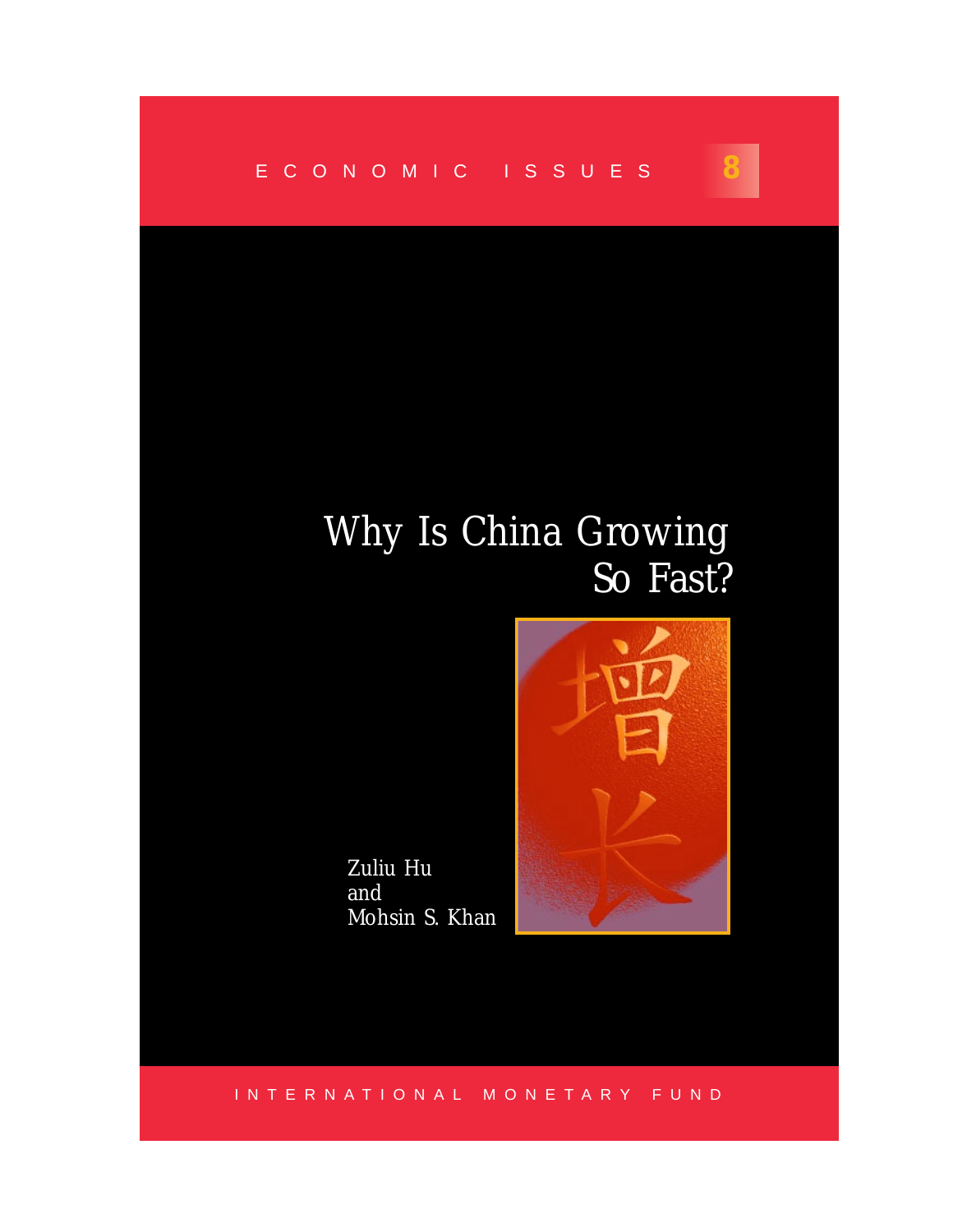

## Way Is China Growing So Fast?



Zuliu Hu and Mohsin S. Khan

INTERNATIONAL MONETARY FUND WASHINGTON, D.C.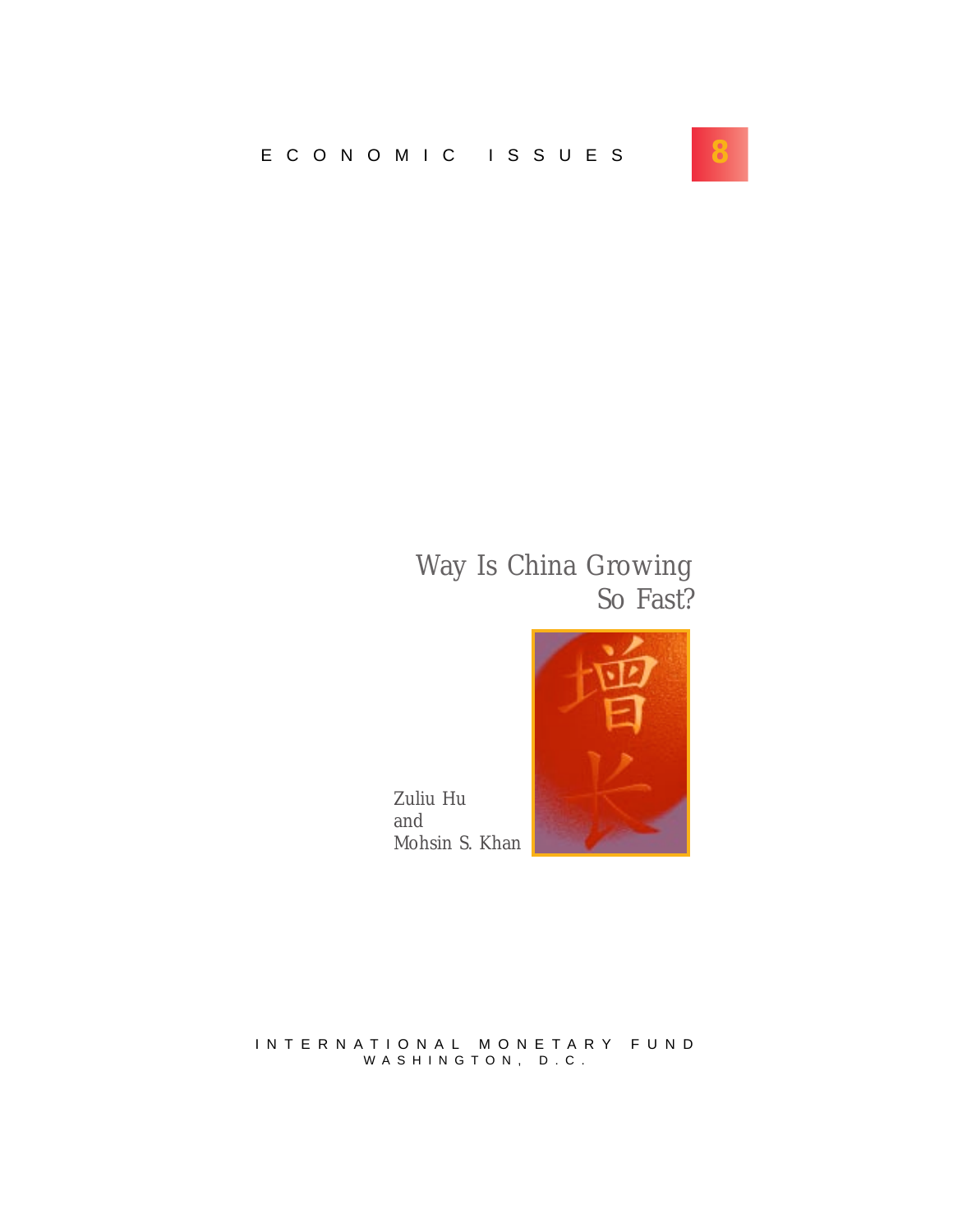©1997 International Monetary Fund

ISBN: 1-55775-641-4 ISSN: 1020-5098

Published April 1997

To order IMF publications, please contact:

International Monetary Fund, Publication Services 700 19th Street, N.W., Washington, D.C. 20431, U.S.A. Tel.: (202) 623-7430 Telefax: (202) 623-7201 Internet: publications@imf.org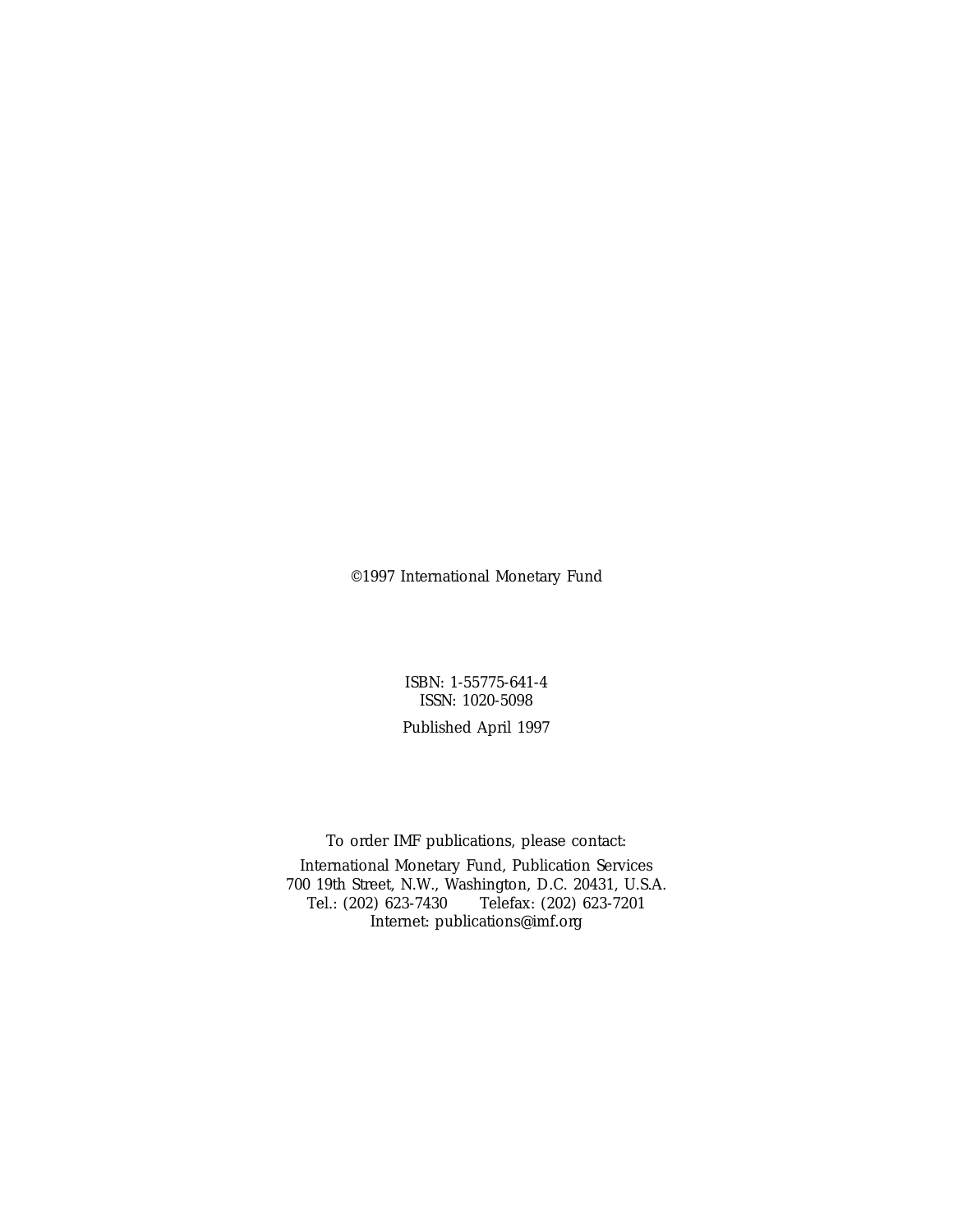#### Preface

The Economic Issues series aims to make available to a broad readership of nonspecialists some of the economic research being produced in the International Monetary Fund on topical issues. The raw material of the series is drawn mainly from IMF Working Papers, technical papers produced by Fund staff members and visiting scholars, as well as from policy-related research papers. This material is refined for the general readership by editing and partial redrafting.

The following paper draws on material originally contained in IMF Working Paper 96/75, "Why Is China Growing So Fast?" by Zuliu Hu and Mohsin S. Khan of the IMF's Research Department. Rozlyn Coleman prepared the present version. Readers interested in the original Working Paper may purchase a copy from IMF Publication Services (\$7.00).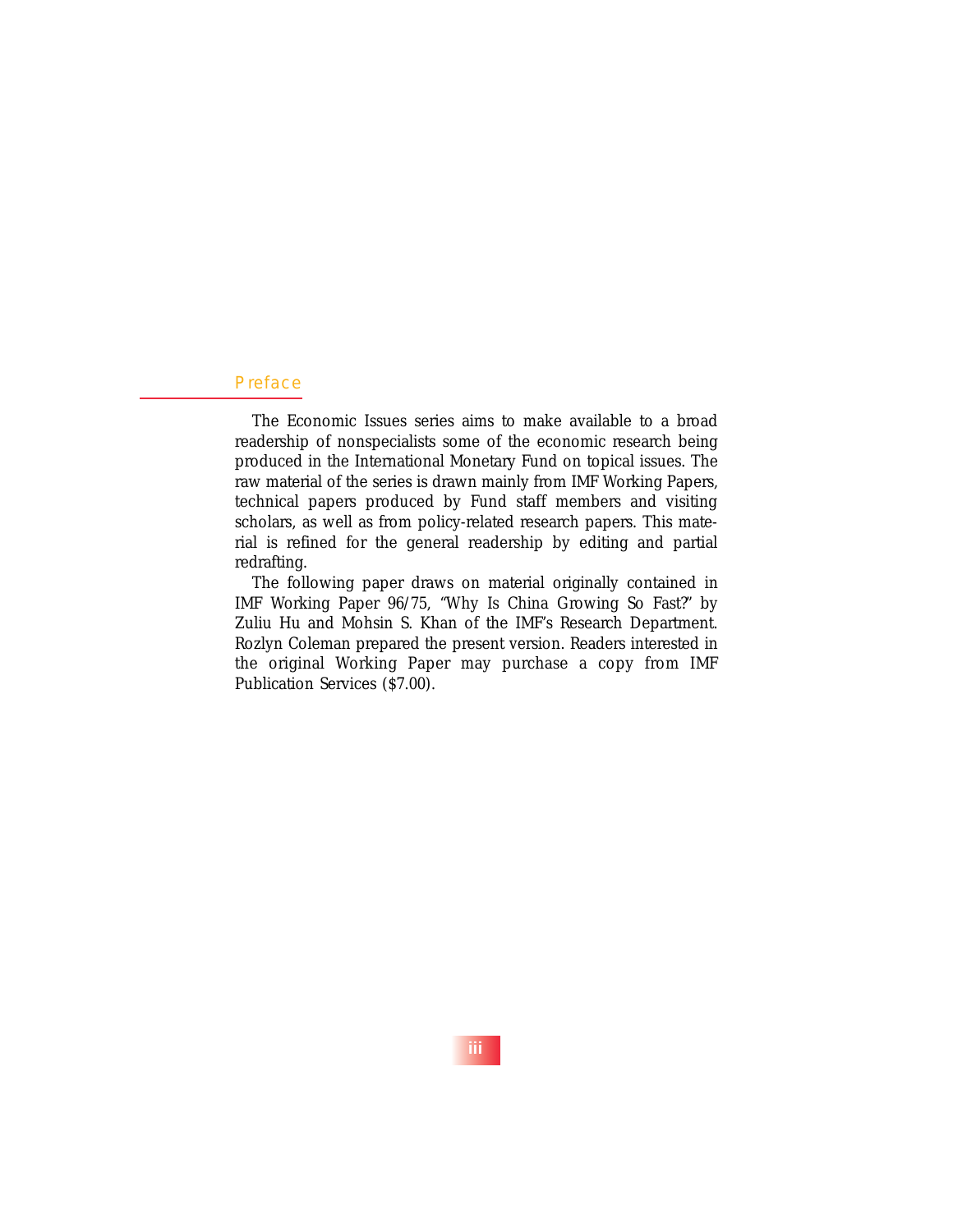### Why Is China Growing So Fast?

In 1978, after years of state control of all productive assets, the government of China embarked on a major program of economic In 1978, after years of state control of all productive assets, the govreform. In an effort to awaken a dormant economic giant, it encouraged the formation of rural enterprises and private businesses, liberalized foreign trade and investment, relaxed state control over some prices, and invested in industrial production and the education of its workforce. By nearly all accounts, the strategy has worked spectacularly.

While pre-1978 China had seen annual growth of 6 percent a year (with some painful ups and downs along the way), post-1978 China saw average real growth of more than 9 percent a year with fewer and less painful ups and downs. In several peak years, the economy grew more than 13 percent. Per capita income has nearly quadrupled in the last 15 years, and a few analysts are even predicting that the Chinese economy will be larger than that of the United States in about 20 years. Such growth compares very favorably to that of the "Asian tigers"—Hong Kong, Korea, Singapore, and Taiwan Province of China—which, as a group, had an average growth rate of 7–8 percent over the last 15 years.

Curious about why China has done so well, an IMF research team recently examined the sources of that nation's growth and arrived at a surprising conclusion. Although capital accumulation—the growth in the country's stock of capital assets, such as new factories, manufacturing machinery, and communications systems—was impor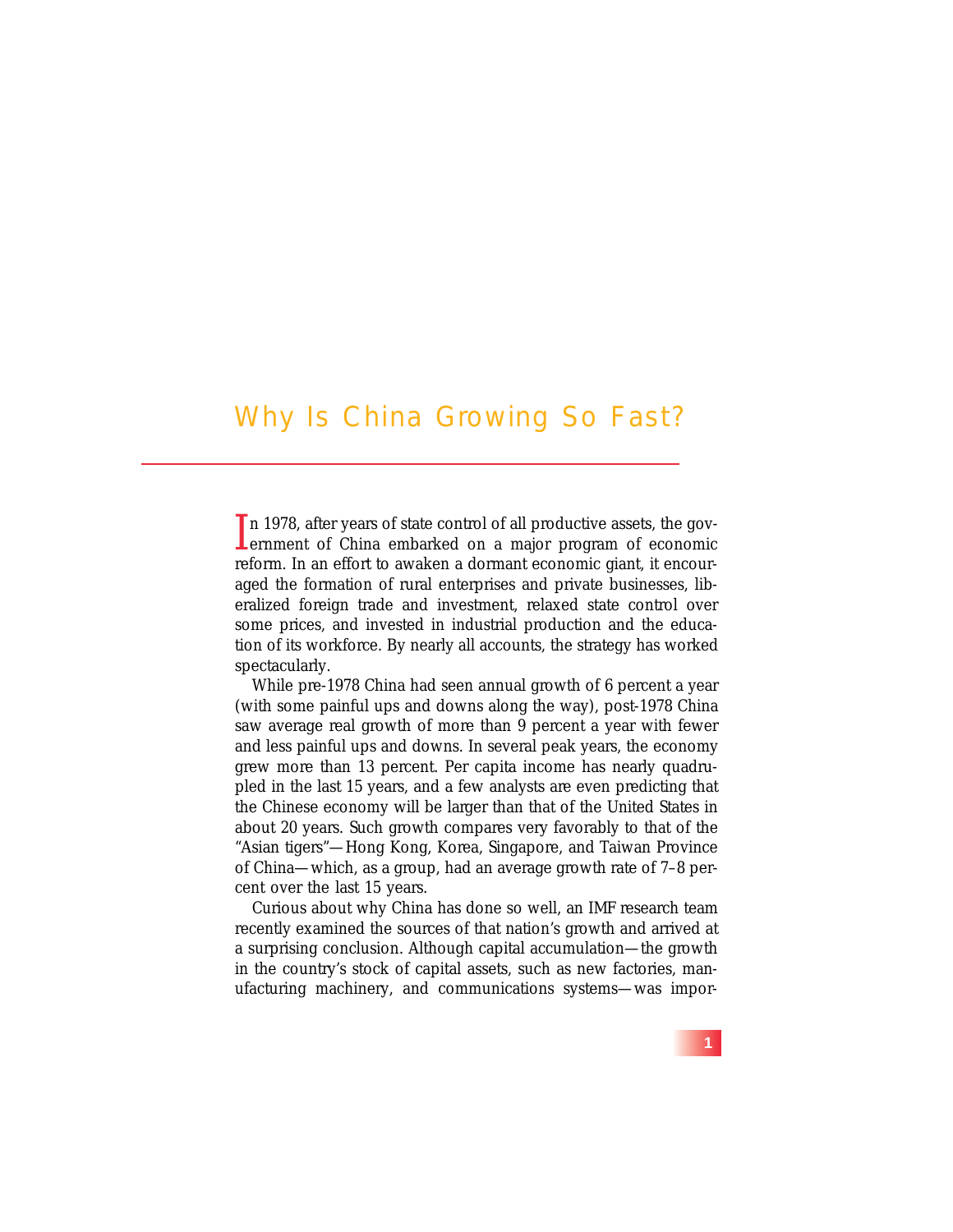tant, as were the number of Chinese workers, a sharp, sustained increase in productivity (that is, increased worker efficiency) was the driving force behind the economic boom. During 1979–94 productivity gains accounted for more than 42 percent of China's growth and by the early 1990s had overtaken capital as the most significant source of that growth. This marks a departure from the traditional view of development in which capital investment takes the lead. This jump in productivity originated in the economic reforms begun in 1978.



#### Measuring Growth

Economists studying China face thorny theoretical and empirical issues, mostly deriving from the country's years of central planning and strict government control of many industries, which tend to distort prices and misallocate resources. In addition, since the Chinese national accounting system differs from the systems used in most Western nations, it is difficult to derive internationally comparable data on the Chinese economy. Figures for Chinese economic growth consequently vary depending on how an analyst decides to account for them.

Although economists have many ways of explaining—or modeling—economic growth, a common approach is the neoclassical framework, which describes how productive factors such as capital and labor combine to generate output and which offers analytical simplicity and a well-developed methodology. Although commonly applied to market economies, the neoclassical model has also been used to analyze command economies. It is an appropriate first step in looking at the Chinese economy and yields useful "benchmark" estimates for future research. The framework does, however, have some limitations in the Chinese context.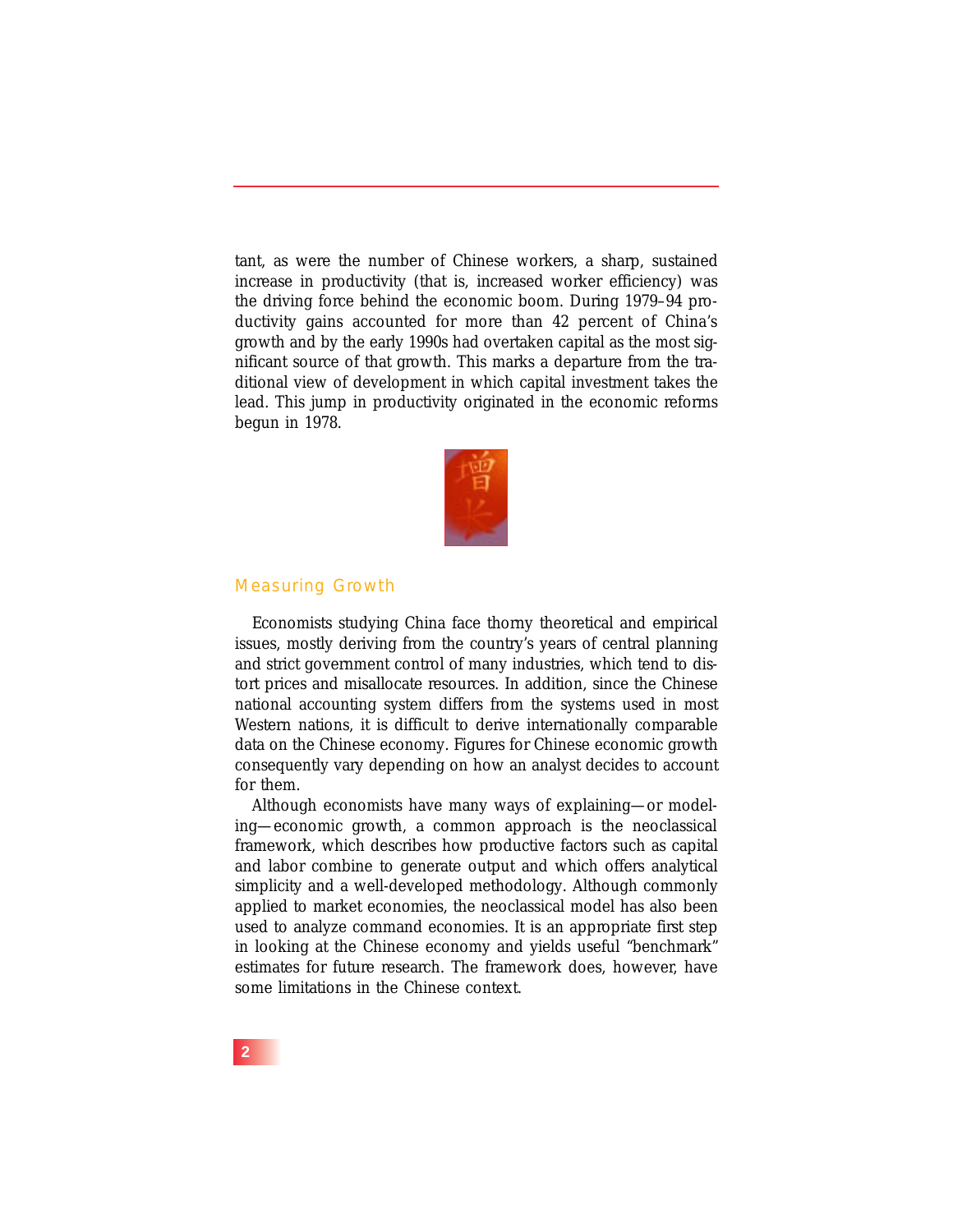Original data for the new IMF research came from material released from the State Statistical Bureau of China and other government agencies. Problematically, the component statistics used to compile the Chinese gross national product (GNP) have been kept only since 1978; before that, Chinese central planners worked under the concept of gross social output (GSO), which excluded many segments of the economy counted under GNP. Fortunately, China also compiled an intermediate output series called national income, which lies somewhere between GNP and GSO and is available from 1952 to 1993. After making appropriate adjustments to the national income statistics, including adjusting for indirect business taxes, these data can be used to analyze the sources of Chinese economic growth.



#### A Surprising Find

Much previous research on economic development has suggested a significant role for capital investment in economic growth, and a sizable portion of China's recent growth is in fact attributable to capital investment that has made the country more productive. In other words, new machinery, better technology, and more investment in infrastructure have helped to raise output. Yet, although the capital stock grew by nearly 7 percent a year over 1979–94, the capital-output ratio has hardly budged. In other words, despite a huge expenditure of capital, production of goods and services per unit of capital remained about the same. This pronounced lack of capital deepening suggests a constrained role for capital. The labor input—an abundant resource in China—also saw its relative weight in the economy decline. Thus, while capital formation alone accounted for over 65 percent of pre-1978 growth, with labor adding another 17 percent, together they accounted for only 58 per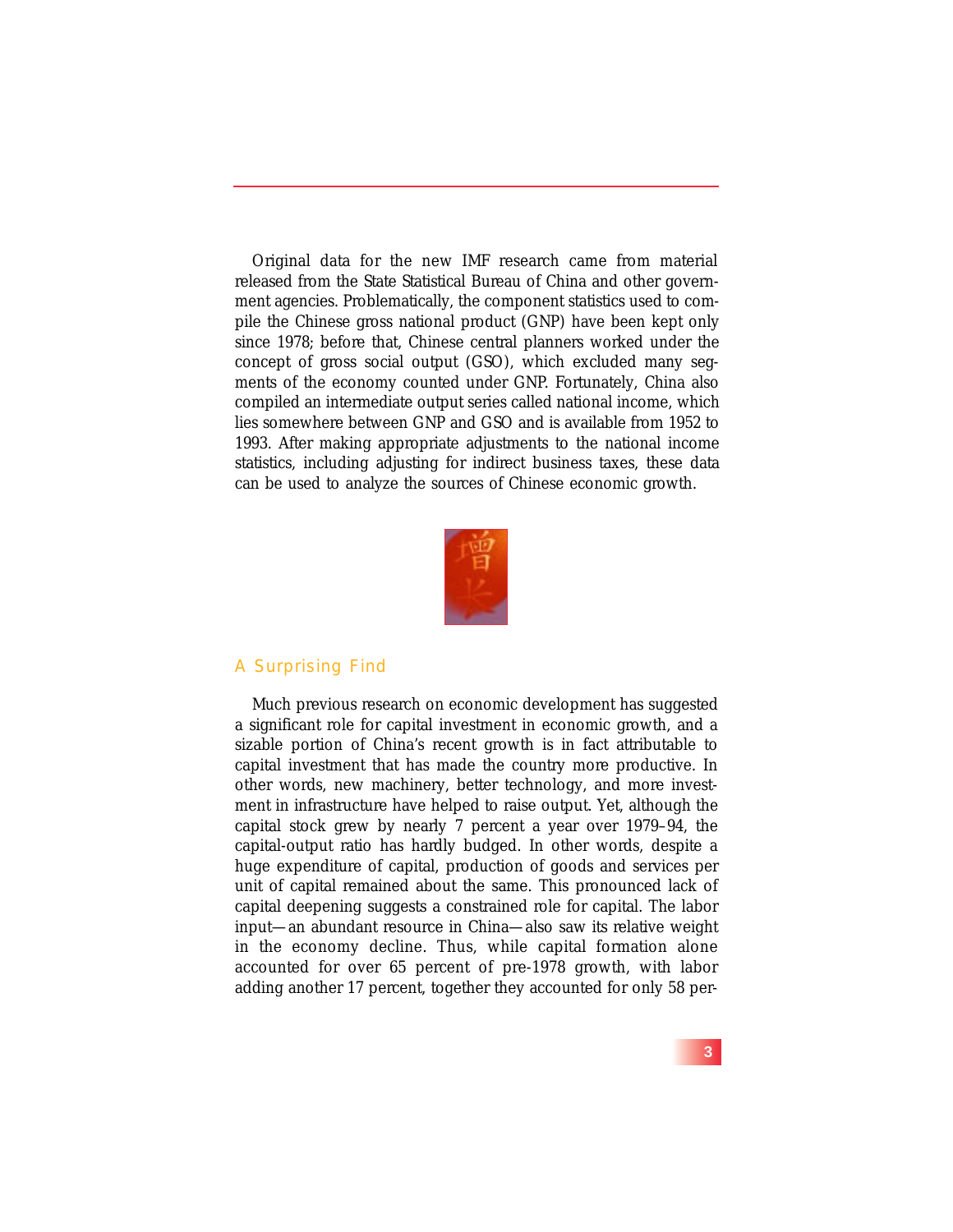cent of the post-1978 boom, a slide of almost 25 percentage points. Productivity increases made up the rest.

It turns out that it is higher productivity that has performed this newest economic miracle in Asia. Chinese productivity increased at an annual rate of 3.9 percent during 1979–94, compared with 1.1 percent during 1953–78. By the early 1990s, productivity's share of output growth exceeded 50 percent, while the share contributed by capital formation fell below 33 percent. Such explosive growth in productivity is remarkable—the U.S. productivity growth rate averaged 0.4 percent during 1960–89—and enviable, since productivityled growth is more likely to be sustained. Analysis of the pre- and post-1978 periods indicates that the market-oriented reforms undertaken by China were critical in creating this productivity boom.

The reforms raised economic efficiency by introducing profit incentives to rural collective enterprises (which are owned by local government but are guided by market principles), family farms, small private businesses, and foreign investors and traders. They also freed many enterprises from constant intervention by state authorities. As a result, between 1978 and 1992, the output of stateowned enterprises declined from 56 percent of national output to 40 percent, while the share of collective enterprises rose from 42 to 50 percent and that of private businesses and joint ventures rose from 2 to 10 percent. The profit incentives appear to have had a further positive effect in the private capital market, as factory owners and small producers eager to increase profits (they could keep more of them) devoted more and more of their firms' own revenues to improving business performance.

China's recent productivity performance is remarkable. By comparison, productivity growth for the Asian tigers hovered around 2 percent, sometimes slightly more, for the 1966–91 period. China's rate of almost 4 percent simply puts it in a class by itself.



**4**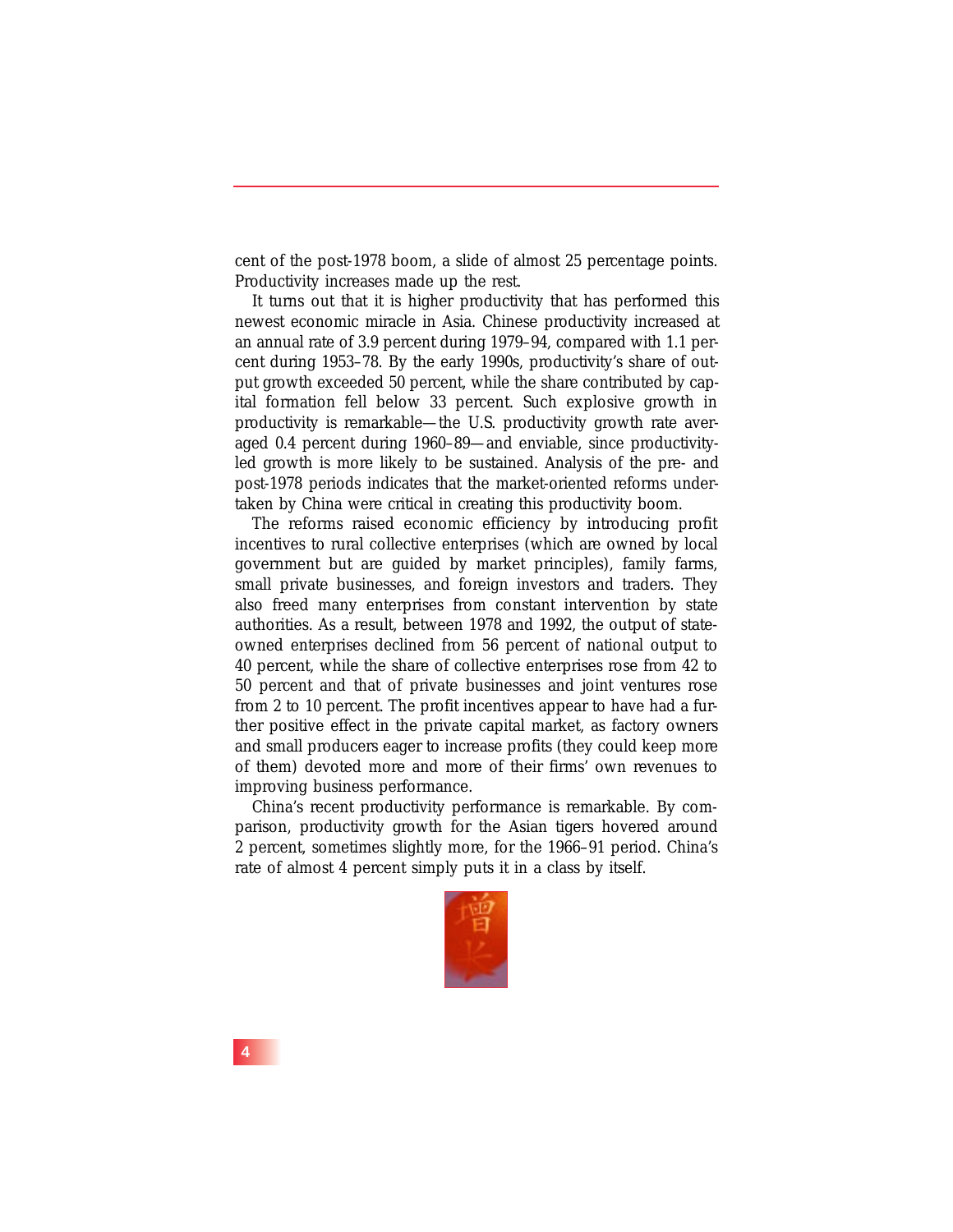#### Why the Productivity Boom?

Exactly how did China's economic reforms work to boost productivity, especially in an economy still burdened by extensive government controls? In the important rural sector the story is particularly interesting.

Prior to the 1978 reforms, nearly four in five Chinese worked in agriculture; by 1994, only one in two did. Reforms expanded property rights in the countryside and touched off a race to form small nonagricultural businesses in rural areas. Decollectivization and higher prices for agricultural products also led to more productive (family) farms and more efficient use of labor. Together these forces induced many workers to move out of agriculture. The resulting rapid growth of village enterprises has drawn tens of millions of people from traditional agriculture into higher-value-added manufacturing.

Further, the post-1978 reforms granted greater autonomy to enterprise managers. They became more free to set their own production goals, sell some products in the private market at competitive prices, grant bonuses to good workers and fire bad ones, and retain some portion of the firm's earnings for future investment. The reforms also gave greater room for private ownership of production, and these privately held businesses created jobs, developed much-wanted consumer products, earned important hard currency through foreign trade, paid state taxes, and gave the national economy a flexibility and resiliency that it did not have before.

By welcoming foreign investment, China's open-door policy has added power to the economic transformation. Cumulative foreign direct investment, negligible before 1978, reached nearly US\$100 billion in 1994; annual inflows increased from less than 1 percent of total fixed investment in 1979 to 18 percent in 1994. This foreign money has built factories, created jobs, linked China to international markets, and led to important transfers of technology. These trends are especially apparent in the more than one dozen open coastal areas where foreign investors enjoy tax advantages. In addition, economic liberalization has boosted exports—which rose 19 percent a year during 1981–94. Strong export growth, in turn, appears to have fueled productivity growth in domestic industries.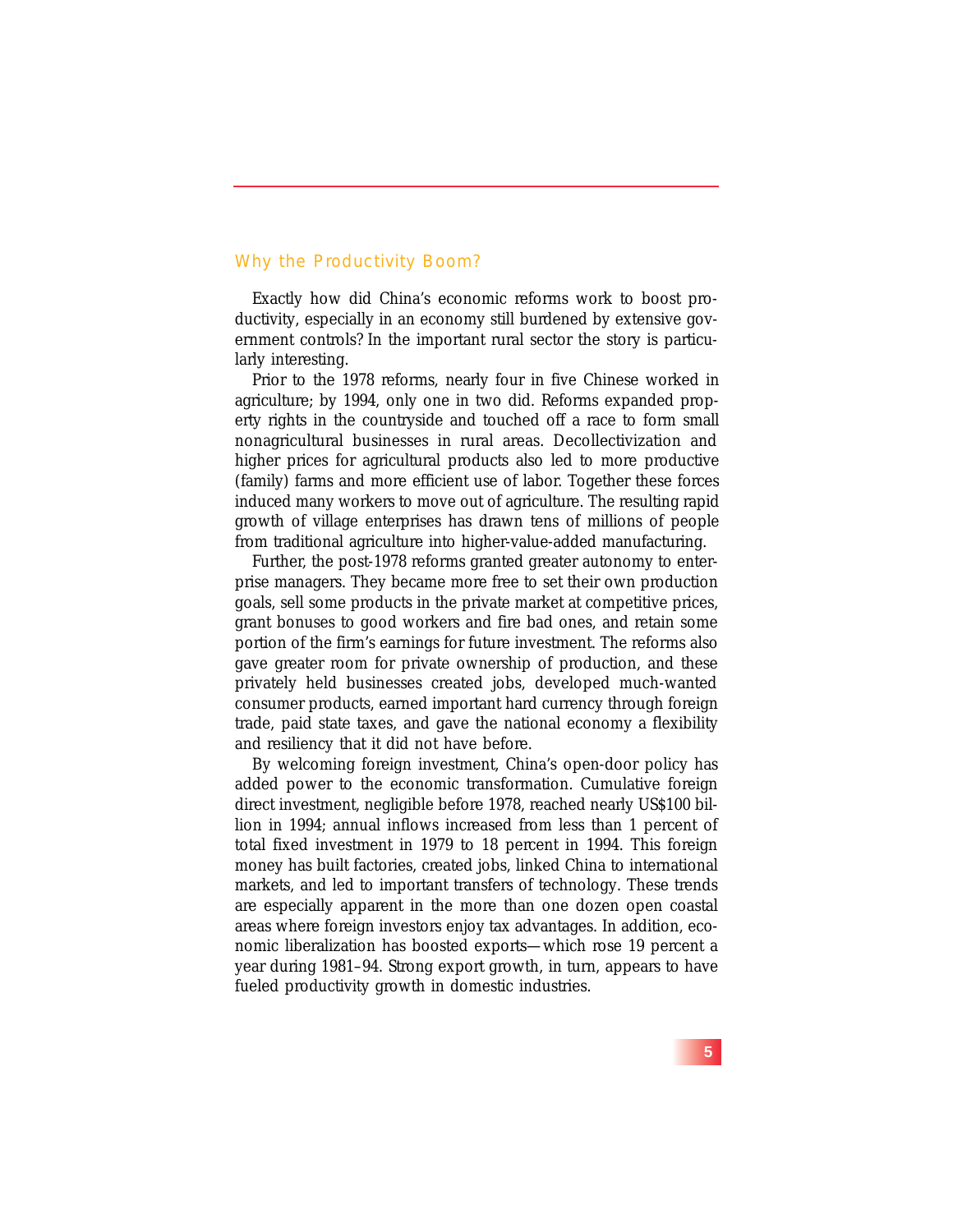In one final area, price reform, the Chinese have proceeded cautiously, granting a fair amount of autonomy to producers of consumer goods and agricultural products but much less to other sectors. Several bouts of inflation have buffeted the Chinese economy in the past two decades, deterring the government from implementing full-scale price liberalization. High rates of growth also raise inflationary worries. Inflation may pose the single greatest threat to Chinese growth, though thus far it has been largely contained.



#### A More In-Depth Look

As with any national economy, China has unique characteristics that the researcher must properly account for.

First, many researchers cite the periodic political crises that seized China before 1978 as a factor obscuring pre-1978 economic strength. Because the political climate in China was so much in flux, these commentators argue, the economic pictures before and after 1978 cannot be compared with any accuracy. This proposition was evaluated by dropping from the analysis the 1958–70 subperiod, which encompasses the Great Leap Forward and the Cultural Revolution. The result is that pre-1978 productivity increased only modestly as a result, from 1.1 to 1.6 percent.

Second, in the 1953–78 period Chinese central planners invested heavily in the urban industrial sector and restricted migration from the country into the cities. Could the abandonment of this policy after 1978 itself explain the strong performance of the economy? Did these sectoral shifts drive growth, or did productivity? In the event, although these sectoral shifts are important, they do not eliminate the independent rise in productivity associated with the reforms.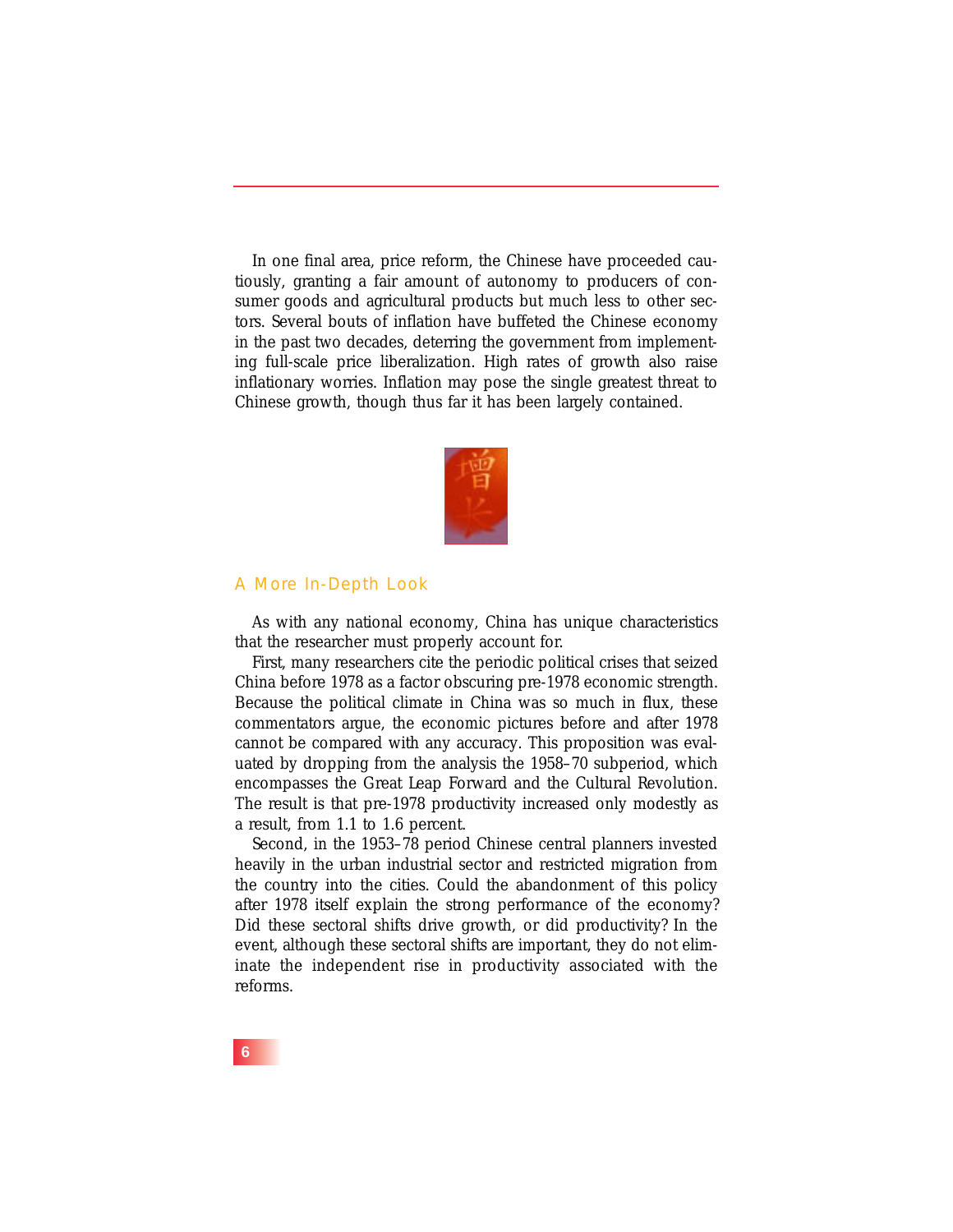Third, some commentators maintain that if the productivity growth was a one-time shot of adrenaline to the body economic, it is certainly not sustainable. In fact, productivity gains have been steady throughout 1979–94 and even increased during 1990–94. If the postreform period is broken into three distinct phases, each associated with a different set of reforms, sizable productivity gains are evident in each subperiod. This indicates that the Chinese were able to carry over initial productivity gains to other parts of the economy.

Finally, one can scrutinize the analysis for measurement problems. In particular, are the capital-stock data calculated properly and were there any measurement errors relating to the input data? Regarding the capital-stock measurement, since the Chinese national income statistics exclude the value of residential housing and since outlays for new housing rose during 1978–94, the investment figures should be adjusted accordingly. When this is done, there is no change to the pre-1978 productivity growth estimate and a modest increase in the post-reform productivity growth rate, which corroborates the general story. Could an overvaluation of the initial capital stock have biased the findings? More conservative estimates of the capital stock were used to re-analyze the data, but there is no strong evidence to refute the findings. Although the pre-1978 productivity gains become negative, the post-reform productivity rate is unaffected.

Another more significant problem with capital-stock data is that Chinese asset surveys do not produce capital stock estimates consistent with the investment data in the national accounts. The difficulties of bridging this statistical gap are considerable. The analytical findings of this study were compared with those obtained by economists who had computed the data somewhat differently. On the productivity side, the studies differed in emphasis but not in essence: as a body, the available evidence corroborates productivity improvements as a significant source of post-1978 growth, even when divergent capital-stock calculations are employed. The outside estimates of productivity growth vary from about 2 percent to nearly 4 percent for the 1979–94 period.

Regarding other input data, a study was made of the potential for a differential bias that might overstate the post-reform growth rela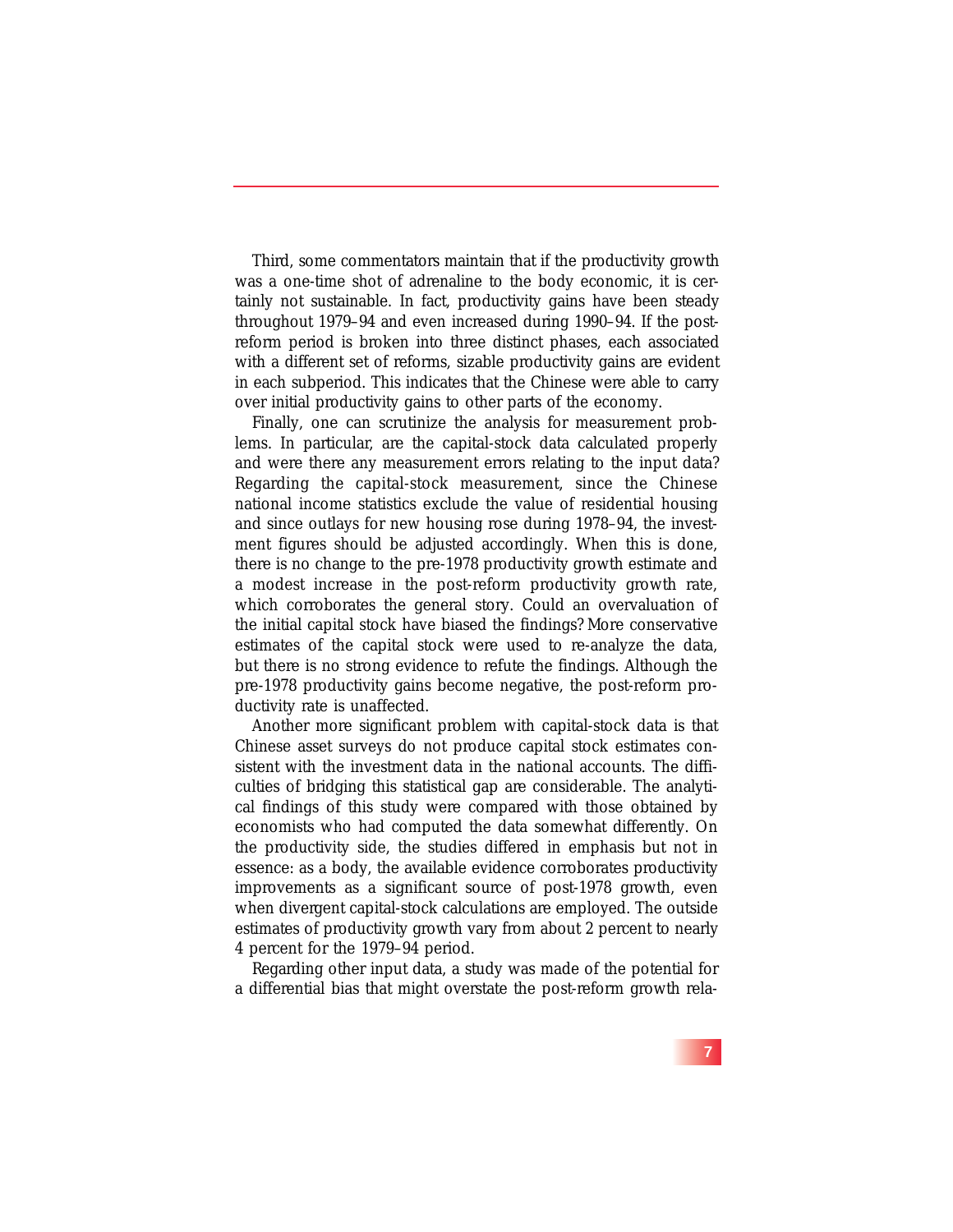tive to the pre-reform period. This problem might arise because centrally planned economies are prone to the overreporting of output and the underestimating of prices. As it happens, although enterprise managers have traditionally tended to overreport output in an effort to meet production targets set by the government, the incentives to do so have probably declined in the reform era as managers have faced less strict state control. It is unlikely, therefore, that performance in the post-1978 era has been overstated relative to earlier eras.

The underdeflating of nominal output could be a more serious source of bias. The piecemeal character of price reform—with some sectors liberalized and others not—means that selecting an appropriate deflator for the post-1978 period is difficult. Yet, the central planning period may also have seen an underdeflation of output, since repressed inflation was probably widespread (as manifested in shortages, black market trading, and long waits for certain goods). Thus, the measurement problem, while real, probably does not much alter the basic conclusion about substantial productivity gains after 1978.



#### Conclusion

Although China occupies a unique niche in the world's political economy—its vast populace and large physical size alone mark it as a powerful global presence—it is still possible to look at the Chinese experience and draw some general lessons for other developing countries. Most important, while capital investment is crucial to growth, it becomes even more potent when accompanied by market-oriented reforms that introduce profit incentives to rural enterprises and small private businesses. That combination can unleash a productivity boom that will propel aggregate growth. For countries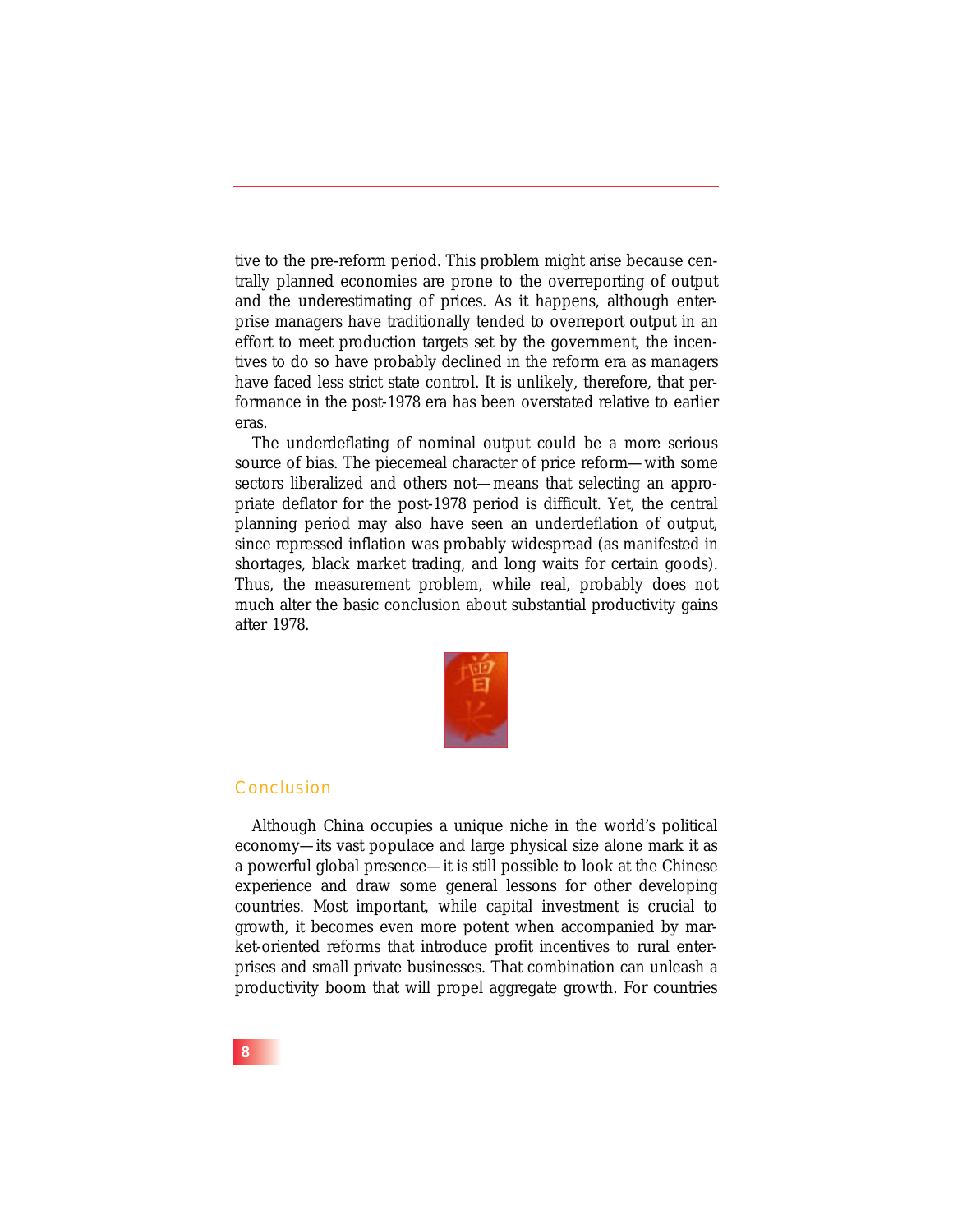with a large segment of the population underemployed in agriculture, the Chinese example may be particularly instructive. By encouraging the growth of rural enterprises and not focusing exclusively on the urban industrial sector, China has successfully moved millions of workers off farms and into factories without creating an urban crisis. Finally, China's open-door policy has spurred foreign direct investment in the country, creating still more jobs and linking the Chinese economy with international markets.

China's strong productivity growth, spurred by the 1978 marketoriented reforms, is the leading cause of China's unprecedented economic performance. Despite significant obstacles relating to the measurement of economic variables in China, these findings hold up after various tests for robustness. As such, they offer an excellent jumping-off point for future research on the potential roles for productivity measures in other developing countries.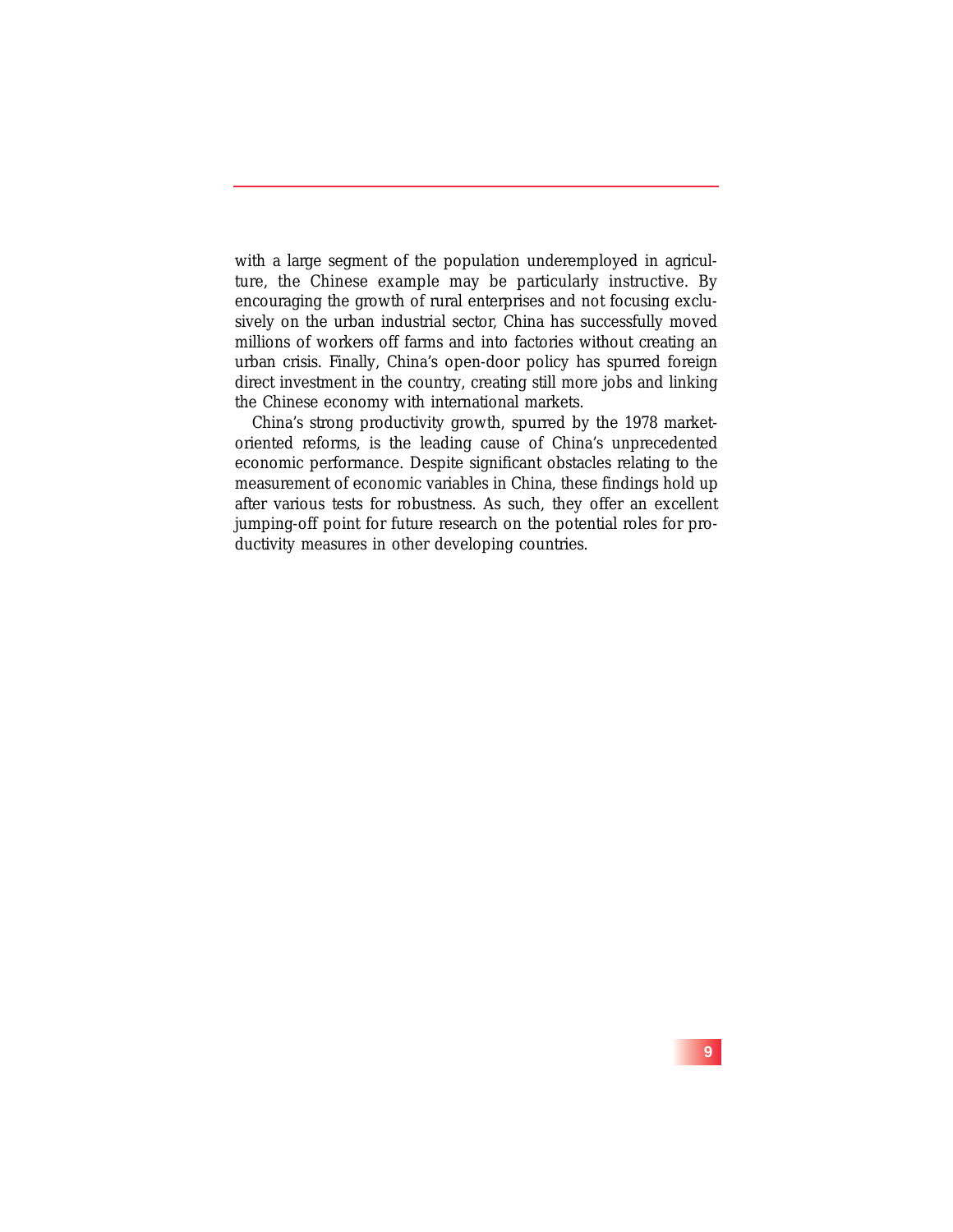#### The Economic Issues Series

- 1. *Growth in East Asia: What We Can and What We Cannot Infer*. Michael Sarel. 1996.
- 2. *Does the Exchange Rate Regime Matter for Inflation and Growth?* Atish R. Ghosh, Anne-Marie Gulde, Jonathan D. Ostry, and Holger Wolf. 1996.
- 3. *Confronting Budget Deficits*. 1996.
- 4. *Fiscal Reforms That Work.* C. John McDermott and Robert F. Wescott. 1996.
- 5. *Transformations to Open Market Operations: Developing Economies and Emerging Markets.* Stephen H. Axilrod. 1996.
- 6. *Why Worry About Corruption?* Paolo Mauro. 1997.
- 7. *Sterilizing Capital Inflows.* Jang-Yung Lee. 1997.
- 8. *Why Is China Growing So Fast?* Zuliu Hu and Mohsin S. Khan. 1997.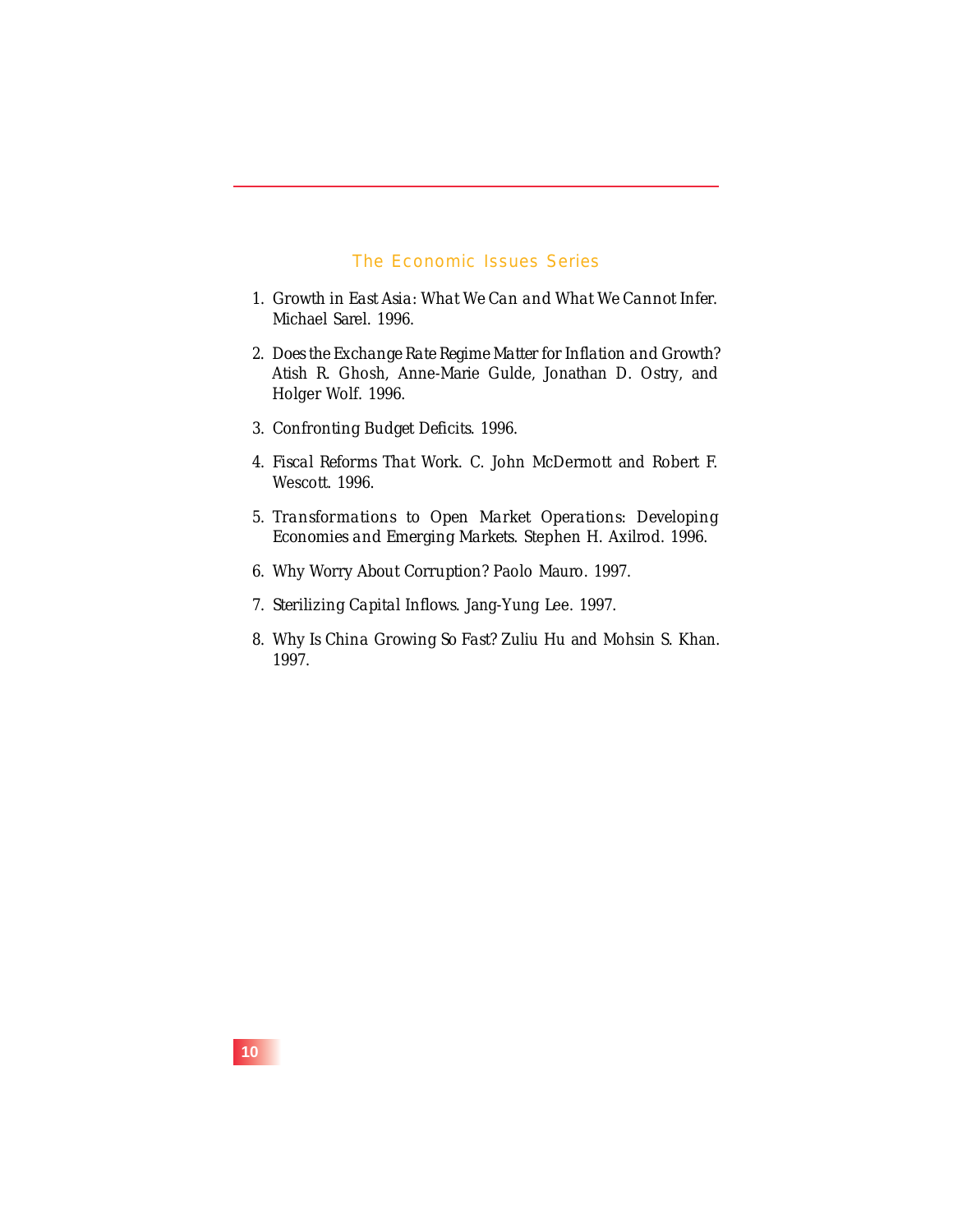**Zuliu Hu** received his Ph.D. in economics from Harvard University. He was an economist in the Research Department of the IMF when he wrote the article on which this pamphlet is based. Mr. Hu is now Co-Director of the National Center for Economic Research in Beijing.



**Mohsin S. Khan** is Director of the IMF Institute. He is a graduate of Columbia University in New York and the London School of Economics.